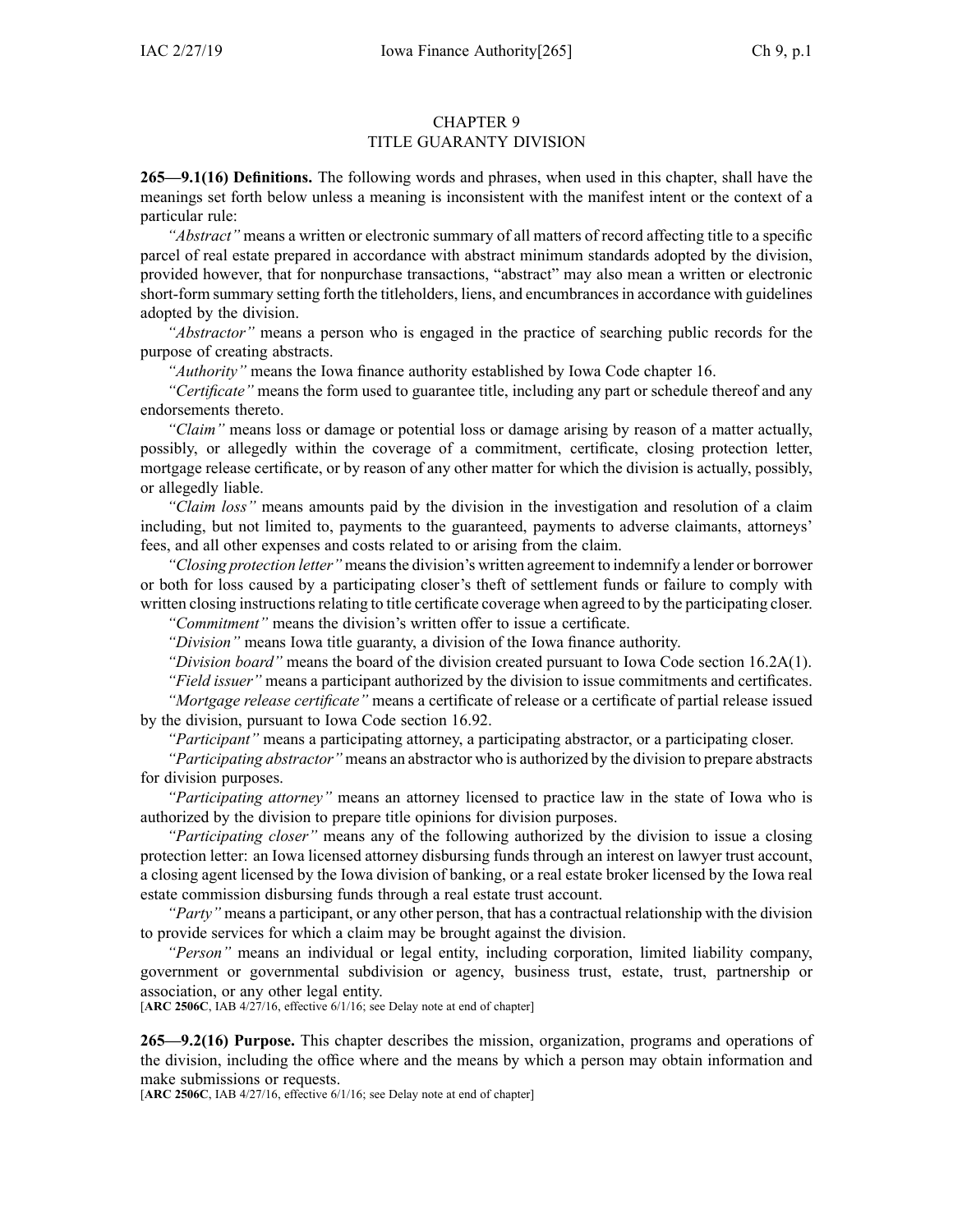**265—9.3(16) Mission.** The mission of the division is to operate <sup>a</sup> program that offers guaranties of real property titles in order to provide, as an adjunct to the abstract-attorney's title opinion system, <sup>a</sup> low-cost mechanism to facilitate mortgage lenders' participation in the secondary market and add to the integrity of the land-title transfer system in the state of Iowa and to perform other duties as assigned by Iowa law. Surplus funds generated by the division shall be transferred to the authority's housing assistance fund after providing for adequate reserves and for the operating expenses of the division. [**ARC [2506C](https://www.legis.iowa.gov/docs/aco/arc/2506C.pdf)**, IAB 4/27/16, effective 6/1/16; see Delay note at end of chapter]

## **265—9.4(16) Organization.**

**9.4(1)** *Location.* The office of the division is located at the address set forth in rule 265—1.3(16). Office hours are 8 a.m. to 4:30 p.m. Monday through Friday, excluding legal holidays. The division's website address is [www.iowatitleguaranty.gov](http://www.iowatitleguaranty.gov), and the division's telephone and facsimile numbers are as follows: (515)725-4900 (general telephone number); 1-800-432-7230 (toll-free telephone number); and  $(515)725-4901$  (facsimile). The division's email address is [titleguaranty@iowa.gov](mailto:titleguaranty@iowa.gov). Inquiries, submissions, applications and other requests for information may be directed to the division at the address set forth herein. Requests may be made personally or by telephone, fax, mail or email.

**9.4(2)** *Division board.* A chair and vice chair shall be elected annually by the members of the division board at the first quarterly meeting following July 1 of each year, which is the beginning of the division's fiscal year.

**9.4(3)** *Meetings.* Meetings of the division board shall generally be held quarterly on the date and time determined by the division board. Meetings of the division board may also be held at the call of the chair or on written reques<sup>t</sup> of two division board members. The division will give advance public notice of the specific date, time and place of each division board meeting. At least 24 hours before commencement of <sup>a</sup> division board meeting, the division will pos<sup>t</sup> the tentative agenda at the office of the division and on the division's website. Division board meetings may be conducted by conference call. Any person may attend and observe division board meetings excep<sup>t</sup> for any portion of <sup>a</sup> division board meeting that may be closed pursuan<sup>t</sup> to Iowa Code section [21.5](https://www.legis.iowa.gov/docs/ico/section/21.5.pdf). The minutes of the division board meetings are available at the office of the division and on the division's website. Three members of the division board constitute <sup>a</sup> quorum. An affirmative vote of <sup>a</sup> majority of the division board members is necessary for any substantive action taken by the division board. The majority shall not include any division board member who has <sup>a</sup> conflict of interest, and <sup>a</sup> statement of <sup>a</sup> conflict of interest shall be conclusive for this purpose.

[**ARC [2506C](https://www.legis.iowa.gov/docs/aco/arc/2506C.pdf)**, IAB 4/27/16, effective 6/1/16; see Delay note at end of chapter; **ARC [4319C](https://www.legis.iowa.gov/docs/aco/arc/4319C.pdf)**, IAB 2/27/19, effective 4/3/19]

**265—9.5(16) Operation.** The division offers guaranties of real property titles in the state through the issuance of commitments and certificates.

**9.5(1)** *Commitments, certificates, forms and manuals.* The terms, conditions, and form of commitments and certificates shall be approved by the division board. The division may adopt and use manuals and other forms as the division deems necessary for implementation and administration of the title guaranty program.

*a.* The division will provide forms to <sup>a</sup> participant for use in issuing commitments and certificates on behalf of the division. A participant may not alter any form supplied by the division or use <sup>a</sup> form supplied by another person to bind the division. In addition, the participant shall not transfer or attempt to transfer unissued commitments or certificates to another participant or other person unless authorized in writing by the division.

*b.* If <sup>a</sup> participant fails to comply with the requirements of this rule, in addition to the division's other rights and remedies, the division may refuse to allow the participant access to any forms until the participant complies with the requirements of this chapter to the satisfaction of the division.

*c.* A participant shall be liable to the division for loss or damage sustained by the division by reason of the loss of, misuse of, or inability of the participant to account for any form supplied by the division, or the failure of the participant to comply with the requirements of this rule.

**9.5(2)** *Application for commitments and certificates.* The division shall make an application for commitments and certificates available at the office of the division and on the division's website.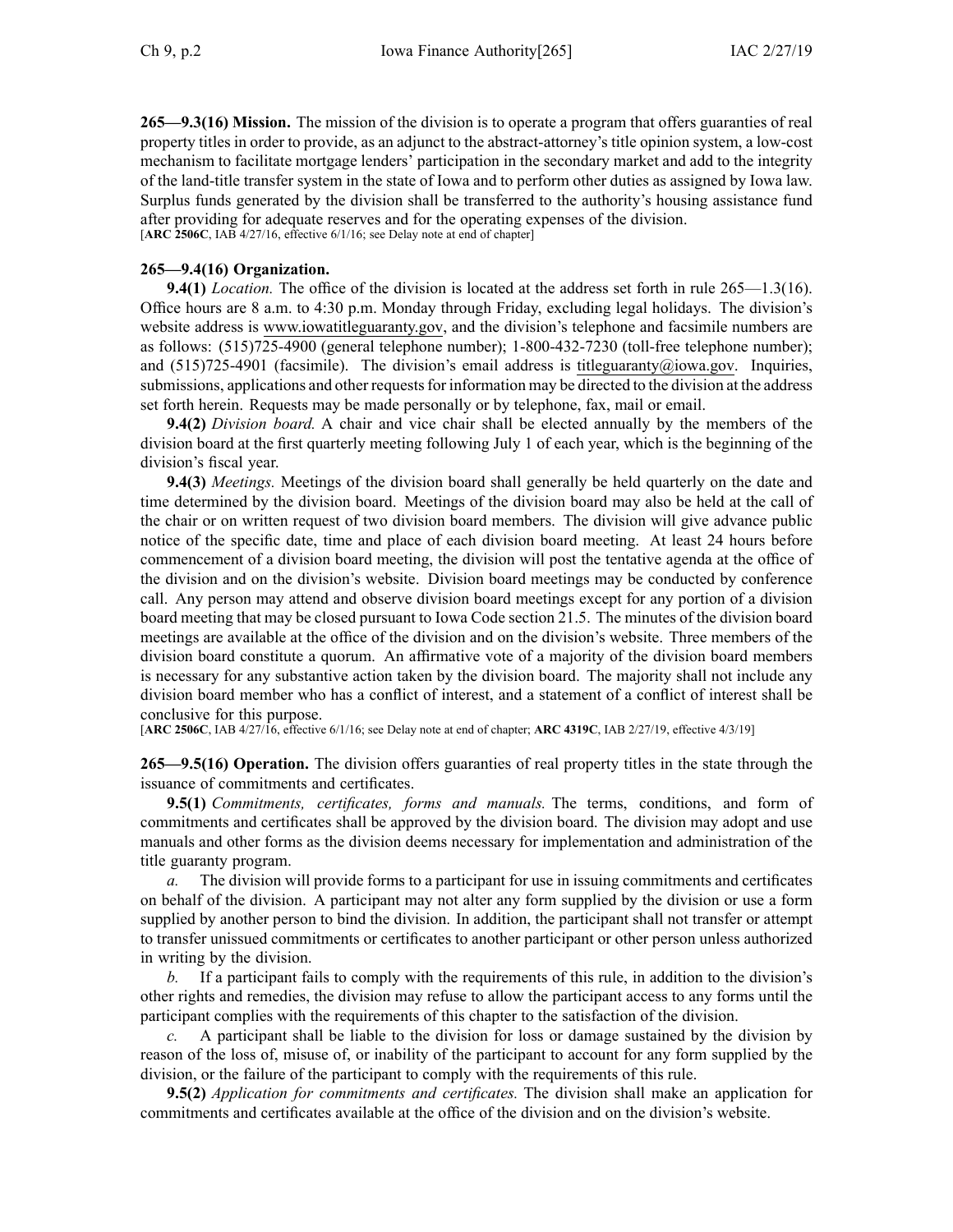**9.5(3)** *Rates.* The division shall set the rates for certificates and closing protection letters in an amount sufficient to permit the title guaranty program to operate on <sup>a</sup> self-sustaining basis, including paymen<sup>t</sup> of administrative costs and the maintenance of an adequate reserve against claims. In transactions involving extraordinary risk or unusual or unique endorsements, the division may charge additional fees.

[**ARC [2506C](https://www.legis.iowa.gov/docs/aco/arc/2506C.pdf)**, IAB 4/27/16, effective 6/1/16; see Delay note at end of chapter]

# **265—9.6(16) Participants.**

**9.6(1)** *General provisions.* An applicant shall submit <sup>a</sup> participant application and the first year's annual fee and shall sign <sup>a</sup> participation agreemen<sup>t</sup> in order to be authorized to provide one or more services on behalf of the division.

**9.6(2)** *Participant application.* Applications for participation and renewal are available on the division's website. An applicant shall submit an application to provide one or more services on behalf of the division. If the applicant is approved as <sup>a</sup> participant, the participant is required to submit <sup>a</sup> renewal application annually.

**9.6(3)** *Eligibility considerations.* In determining whether to approve or deny <sup>a</sup> participant application, the division may consider the following, including but not limited to:

*a.* The needs of the public and the needs of existing or potential customers of the applicant.

*b.* A history of the operation and managemen<sup>t</sup> of the applicant's business.

*c.* The character, fitness, financial responsibility and experience of the applicant and the applicant's employees.

*d.* A credit report or criminal background check of the applicant or the applicant's employees.

*e.* A record of default in the paymen<sup>t</sup> of moneys collected for others by the applicant or the applicant's employees.

*f.* A history of discharge of debts by the applicant or the applicant's employees through bankruptcy proceedings.

*g.* Compliance with the title and settlement best practices adopted by the division.

*h.* Other factors as determined by the division.

**9.6(4)** *Participation agreement.* The participation agreemen<sup>t</sup> sets forth the contractual relationship between the participant and the division. A new participation agreemen<sup>t</sup> is executed annually and when otherwise required by the division.

**9.6(5)** *Annual fee.* A participant may be required to pay an annual fee to be eligible to participate in the title guaranty program. The fee, if any, shall be set by the division.

**9.6(6)** *Professional liability insurance.* A participant shall maintain professional liability insurance, also known as errors and omissions insurance, at all times while acting as an agen<sup>t</sup> of the division, with such coverage and in such amounts as the division may determine.

**9.6(7)** *Agent relationship.* A participant is only authorized to act as an agen<sup>t</sup> of the division for the purposes and in the manner set forth in the participant's participation agreement, the Code of Iowa, these rules, manuals and any other written instructions given by the division. The authority of <sup>a</sup> participant to act as an agen<sup>t</sup> of the division is not exclusive and is subject to the rights of the authority, the division, and other participants, agents, or representatives of the division.

**9.6(8)** *Conflict of interest.* A participantshall not, without prior authorization of the division, prepare an abstract or issue <sup>a</sup> title opinion, commitment, certificate, or closing protection letter for <sup>a</sup> transaction in which the participant has <sup>a</sup> personal or financial interest in the real estate that is the subject of that transaction.

**9.6(9)** *Clearance of title objections.* All title objections must be cleared in accordance with applicable division manuals and any other written instructions given by the division prior to the issuance of <sup>a</sup> certificate. Any underwriting determination about which there may be <sup>a</sup> bona fide difference of opinion among attorneys, which is not specifically addressed by division manuals or instructions, shall be approved by the division in writing.

**9.6(10)** *Commitment and certificate coverage limitations.* A field issuer shall obtain written authorization from the division prior to issuing <sup>a</sup> commitment or certificate that exceeds the allowable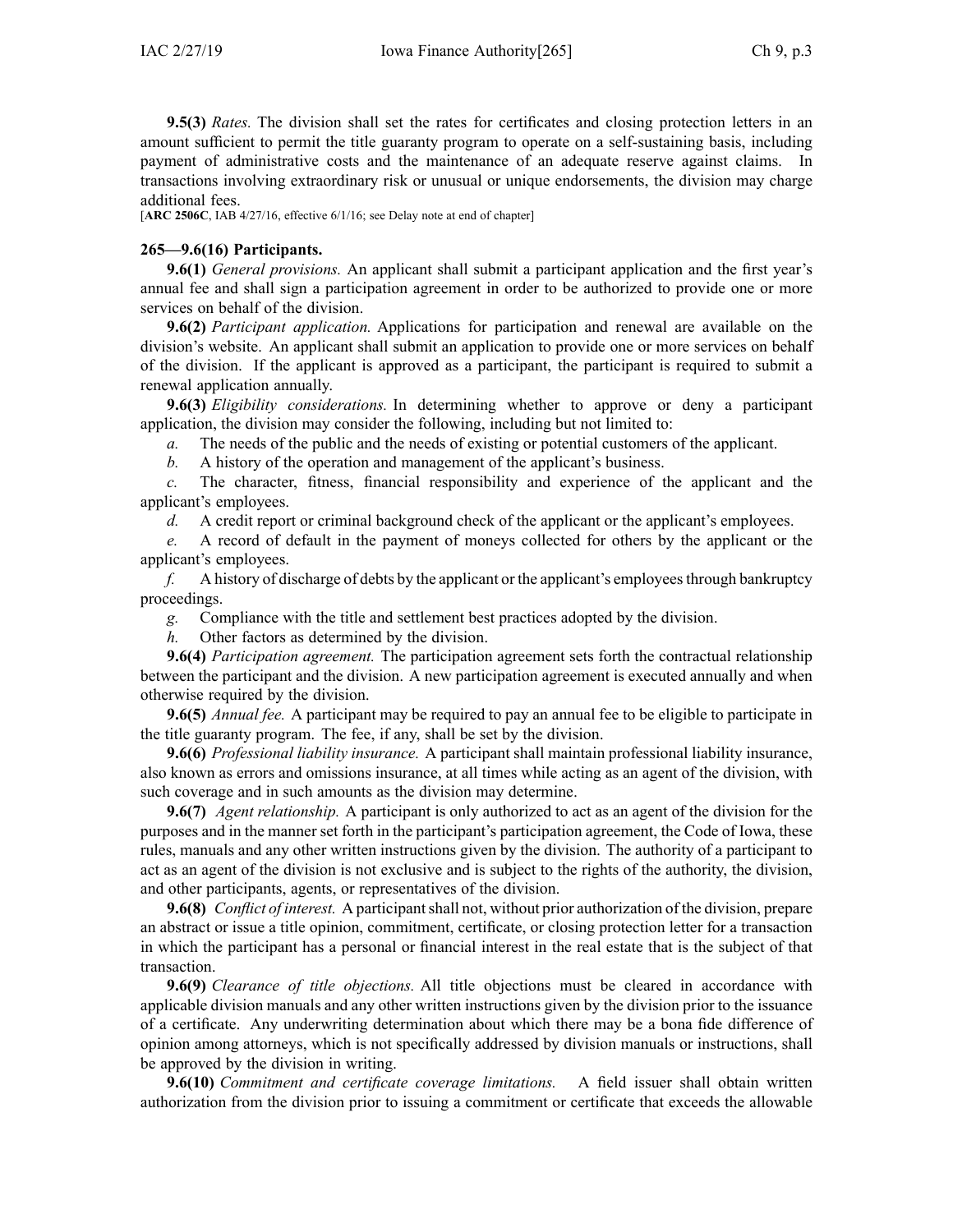maximum amount of coverage, as determined by the division. If authorization required under this subrule is not obtained through the act or omission of the field issuer, the field issuer shall be strictly liable to the division for any loss or damage resulting from issuance of the commitment or certificate.

**9.6(11)** *Document retention.* A participant shall maintain transaction files in such <sup>a</sup> manner that information pertaining to activities of the participant is readily available to the division while protecting confidential client information. A participant shall retain files for <sup>a</sup> period of ten years after the effective date of the certificate or the effective date of the commitment if <sup>a</sup> certificate is not issued. A participating abstractor shall retain <sup>a</sup> written or electronic copy of each abstract prepared for division purposes and shall provide <sup>a</sup> copy to the division upon request.

**9.6(12)** *Training.* The division may require <sup>a</sup> participant and the participant's staff, as <sup>a</sup> condition of participation, to participate in training sessions or continuing education seminars as deemed necessary by the division in order to ensure compliance with division requirements and procedures.

**9.6(13)** *Compliance.* Participants shall comply with the Code of Iowa, these rules, the participation agreement, manuals, and any other written instructions given by the division. The division may audit the participant, with or without notice, for verification of compliance. An audit may include, but not be limited to, <sup>a</sup> review of the participant's commitment and certificate issuance procedures, <sup>a</sup> test of title plants and tract indices, and <sup>a</sup> review of closing policies and procedures and escrow account details. An inspection of <sup>a</sup> title plant may be performed by the division or its designee to determine if the title plant meets the criteria set forth in paragraph [9.7\(1\)](https://www.legis.iowa.gov/docs/iac/rule/265.9.7.pdf)*"a."*

**9.6(14)** *Revocation.* The division has discretion to revoke <sup>a</sup> participant's authorization to provide services on behalf of the division for reasons including, but not limited to, the following:

*a.* Failure to comply with the terms and conditions of the participation agreement.

- *b.* Failure to submit an annual renewal application.
- *c.* Knowingly withholding or misrepresenting material facts relied upon by the division.
- *d.* Fraud, theft, dishonesty, or misappropriation of funds or documents.

*e.* Deterioration of the participant's financial condition adversely affecting the participant's ability to provide services on behalf of the division.

*f.* A finding by the division director of material noncompliance with the Code of Iowa, these rules, manuals, and any other written instructions given by the division.

Other factors as determined by the division.

[**ARC [2506C](https://www.legis.iowa.gov/docs/aco/arc/2506C.pdf)**, IAB 4/27/16, effective 6/1/16; see Delay note at end of chapter]

### **265—9.7(16) Services offered.**

**9.7(1)** *Abstracting.* Abstracts utilized for division purposes must be prepared by <sup>a</sup> participating abstractor.

*a. Title plant.* A participating abstractor shall own and maintain, or lease and use, <sup>a</sup> title plant including tract indices for each county in which that participating abstractor prepares abstracts for division purposes, unless exemp<sup>t</sup> under paragraph [9.7\(1\)](https://www.legis.iowa.gov/docs/iac/rule/265.9.7.pdf)*"c"* or authorized under paragraph [9.7\(1\)](https://www.legis.iowa.gov/docs/iac/rule/265.9.7.pdf)*"d."* Each of the tract indices shall be designated to encompass <sup>a</sup> geographical area of not more than one block in the case of platted real estate, nor more than one section in the case of unplatted real estate. The tract indices shall include <sup>a</sup> reference to all of the instruments affecting real estate recorded in the office of the county recorder, and the tract indices shall commence not less than 40 years prior to the effective date of the abstractor's participation in the title guaranty program. A government-maintained and -controlled database is not considered <sup>a</sup> title plant for division purposes.

*b. Intent to build title plant.* The division may authorize an abstractor that is building or that intends to build <sup>a</sup> title plant to prepare abstracts for use by the division, upon review of the following:

- (1) The abstractor's business plan;
- (2) Evidence that <sup>a</sup> title plant will be built for <sup>a</sup> specific county or counties within three years;
- (3) A time line for completion of the title plant; and
- (4) A description of the applicant's abstracting experience.

*c. Grandfathered attorney.* A participating attorney who has provided abstracts continuously from November 12, 1986, to the date of application to provide abstracts for division purposes, either personally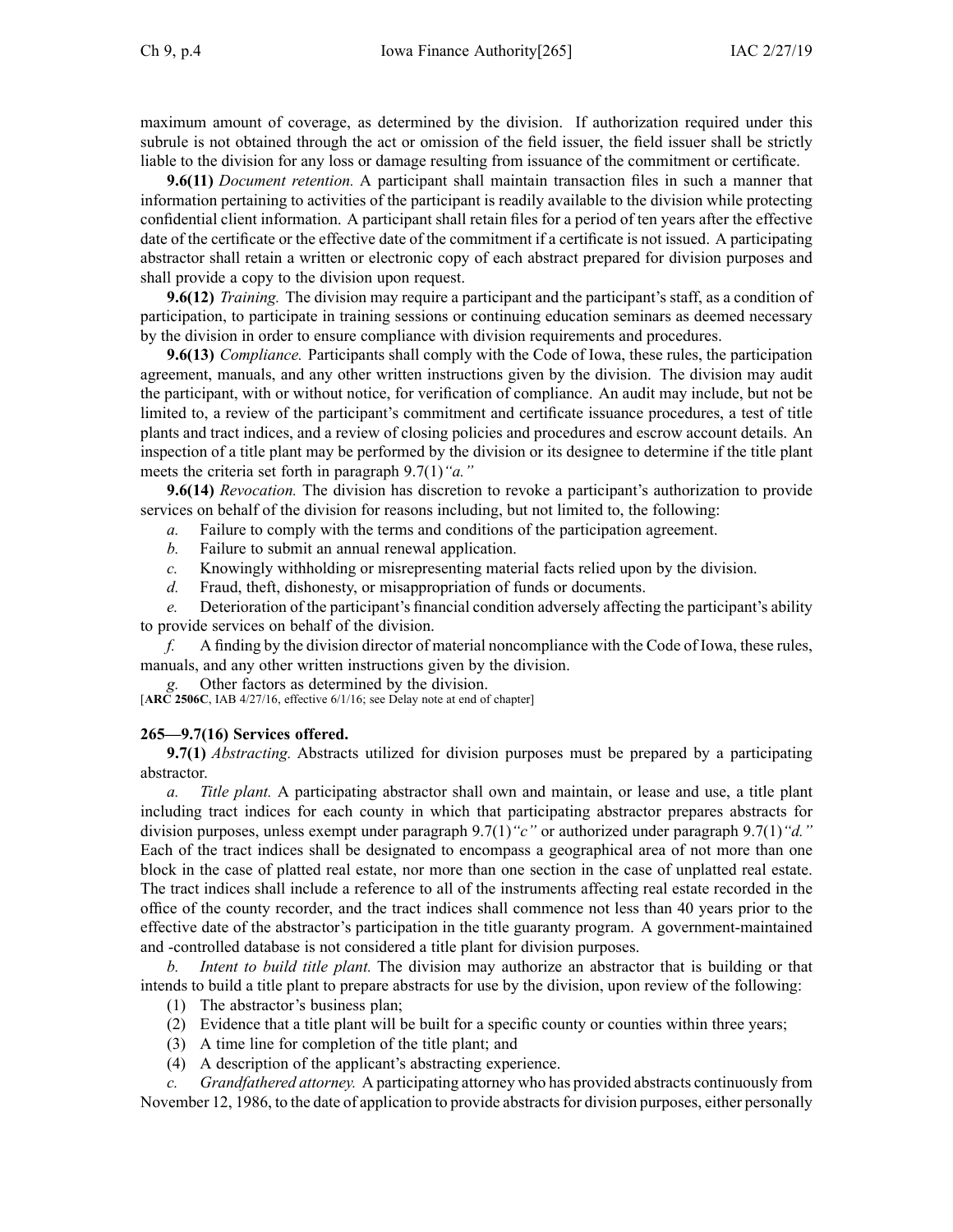or through persons under the participating attorney's supervision and control, shall be exemp<sup>t</sup> from the requirements to own or lease <sup>a</sup> title plant. This exemption is unique to the participating attorney, is nontransferable, and terminates at such time as the participating attorney ceases providing abstracts for division purposes or upon the death or incapacity of the participating attorney.

*d. Title plant waivers.* The division recognizes the 40-year title plant as the preferred method of providing title evidence for the purpose of issuing commitments and certificates. The division must weigh the benefits of the traditional title plant with other alternatives to ensure buyers and lenders high quality of certificates throughout the state, rapid service, and <sup>a</sup> competitive price. Iowa Code section [16.91\(5\)](https://www.legis.iowa.gov/docs/ico/section/16.91.pdf)*"b"* allows the division board to waive the up-to-date title plant requirements under certain conditions.

(1) General provisions. The division board shall consider an application for <sup>a</sup> title plant waiver upon submission by an attorney or an abstractor.

(2) Submission of application. The division shall provide an application form at the office of the division and on the division's website. An applicant mustsubmit an application in writing to the attention of the division director at the office of the division.

- (3) Content of application. The applicant must provide, at <sup>a</sup> minimum, the following information:
- 1. The name, business address, email address, and telephone number of the applicant;
- 2. The applicant's business plan;
- 3. The county or counties in which the applicant intends to abstract;
- 4. A description of the applicant's abstracting experience;
- 5. Samples of abstracts prepared by the applicant;
- 6. A history of any professional disciplinary action against the applicant;
- 7. Professional references in suppor<sup>t</sup> of the applicant;

8. The relevant facts that the applicant believes would justify <sup>a</sup> waiver under 9.7(1)*"d"*(5) and 9.7(1)*"d"*(6)"4"; and

9. A signed statement from the applicant attesting to the accuracy of the facts provided in the application.

(4) Notification and response.

1. The division shall notify the applicant upon receipt of <sup>a</sup> complete application.

2. The division shall publish notice of an application on the division's website within 7 calendar days of receipt of <sup>a</sup> complete application. A copy of the application and supporting documents will be provided to any interested person upon request.

3. The Iowa State Bar Association and Iowa Land Title Association shall be provided notice of an application. Provision of the notice to the identified associations is not <sup>a</sup> requirement for the division board to consider the application, and failure to inform an interested person of an application shall not void or otherwise nullify any action or decision of the division board.

4. If <sup>a</sup> complete application is received at least 90 days prior to the next scheduled division board meeting, the application shall be placed on the agenda for that division board meeting. The division shall receive public comments up to 45 calendar days prior to that division board meeting.

(5) Criteria for title plant waiver. Pursuant to Iowa Code section [16.91\(5\)](https://www.legis.iowa.gov/docs/ico/section/16.91.pdf)*"b,"* the division board may issue <sup>a</sup> ruling waiving the title plant requirement set forth in Iowa Code section [16.91\(5\)](https://www.legis.iowa.gov/docs/ico/section/16.91.pdf)*"a"*(2) if the board finds the following:

1. The title plant requirement imposes <sup>a</sup> hardship to the applicant; and

- 2. The waiver is:
- $\bullet$ Clearly in the public interest; or
- $\bullet$ Absolutely necessary to ensure availability of certificates throughout the state.

3. For purposes of paragraph 9.7(1)*"d,"* "hardship" means deprivation, suffering, adversity, or long-term adverse financial impact in complying with the title plant requirement that is more than minimal when considering all the circumstances.

4. For purposes of paragraph 9.7(1)*"d,"* "public interest" means that which is beneficial to the public as <sup>a</sup> whole, including but not limited to increasing competition among abstractors, encouraging the use of certificates throughout the state, making certificates more competitive than out-of-state title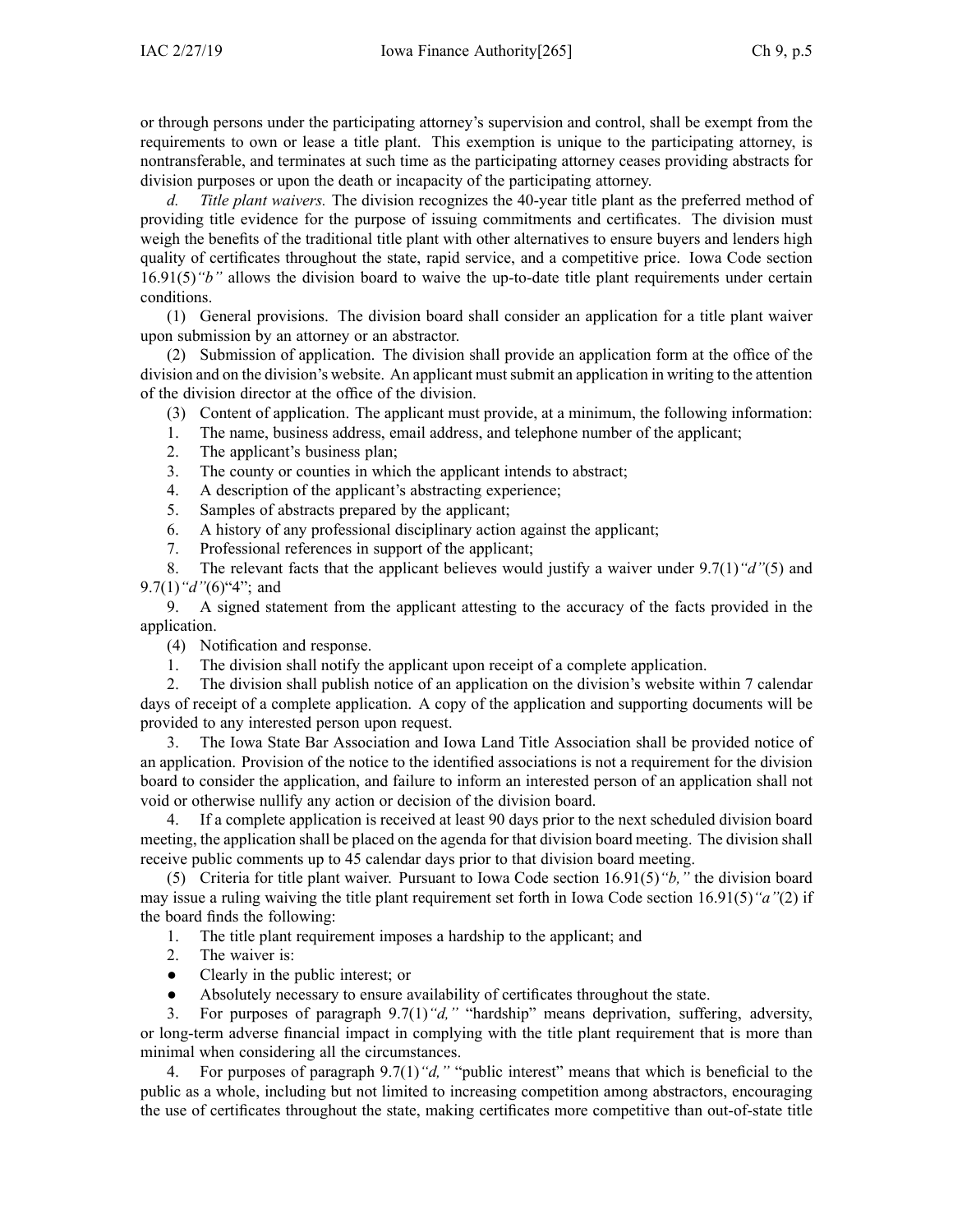insurance, increasing the division's market share, improving the quality of land titles, and protecting consumers.

- (6) Board meeting and ruling.
- 1. The review of <sup>a</sup> waiver application is not <sup>a</sup> contested case proceeding.

2. The division director or designee shall review an application and its supporting documentation. The division director shall presen<sup>t</sup> to the division board <sup>a</sup> proposed written ruling. The division board shall adopt, amend or reject the proposed written ruling. If the proposed written ruling is rejected, the division board shall instruct the division director to prepare an alternative written ruling to be considered at <sup>a</sup> subsequent division board meeting.

3. The written ruling shall summarize the relevant facts and the basis for granting or denying the waiver. The written ruling may specify the scope and duration of the waiver and any restrictions, conditions, or requirements.

4. The final decision on whether the circumstances justify the granting of <sup>a</sup> waiver shall be made at the sole discretion of the division board upon consideration of all relevant factors. Relevant factors to be considered include, but are not limited to, the division director's proposed written ruling, the facts and circumstances set out in the application, any history of professional disciplinary action against the applicant, adverse claims made against the applicant, prior waiver withdrawal actions against the participating attorney or participating abstractor, public comments, the professional knowledge and expertise of the board members and division staff, and any other resources available to the entire division board. The division board shall give considerable weight to an applicant's experience abstracting under the supervision of <sup>a</sup> participating abstractor or participating attorney with whom the applicant has had <sup>a</sup> close working relationship or with whom the applicant is <sup>a</sup> partner or associate. The division board shall also give considerable weight to <sup>a</sup> recommendation from <sup>a</sup> participating abstractor or participating attorney who supervised the applicant's abstracting for <sup>a</sup> period of two years or more and who attests in writing or in person before the division board regarding the applicant's ability to abstract. Consideration should be afforded to rulings on prior waiver requests, but the division board shall not be bound by such rulings. The division board may limit <sup>a</sup> waiver as to county, or transaction type, or both.

5. The written ruling shall be mailed to the applicant within 7 days of its issuance.

6. The decision of the division board shall be final agency action, and all appeals shall be filed with the Iowa District Court for Polk County.

(7) Conditions. A waiver is unique to the recipient and is nontransferable. A waiver recipient shall be accountable to the division for abstracts prepared for division purposes. The division may require <sup>a</sup> waiver recipient to provide <sup>a</sup> guarantee, performance bond, or other form of indemnification, as assurance for abstracts prepared by the waiver recipient on behalf of the division. The division may review the waiver recipient annually and may require <sup>a</sup> renewal, modification or addition to any required assurances. Retention of <sup>a</sup> waiver is dependent on the applicant's meeting the requirements for <sup>a</sup> participant in rule [265—9.6\(](https://www.legis.iowa.gov/docs/iac/rule/265.9.6.pdf)16). If the waiver recipient fails to meet the terms of the recipient's participation agreement, the waiver may be withdrawn by the division board.

(8) Withdrawal of <sup>a</sup> waiver. A waiver issued by the division board may be withdrawn or modified if, after public notice and division board meeting, the division board issues <sup>a</sup> written ruling finding any of the following:

1. That the waiver recipient knowingly withheld or misrepresented material facts relied upon by the division board in granting the waiver; or

2. That the waiver recipient failed to comply with all conditions contained in the written ruling; or

3. That the abstracts prepared by the waiver recipient fail to meet the abstract minimum standards adopted by the division; or

4. That the division has revoked the waiver recipient's authorization to provide services on behalf of the division pursuan<sup>t</sup> to subrule 9.6(14).

The decision of the division board shall be final agency action, and all appeals shall be filed with the Iowa District Court for Polk County.

(9) Public availability. Applications for waivers and written rulings are public records under Iowa Code chapter [22](https://www.legis.iowa.gov/docs/ico/chapter/22.pdf). Some applications or written rulings may contain information that the division is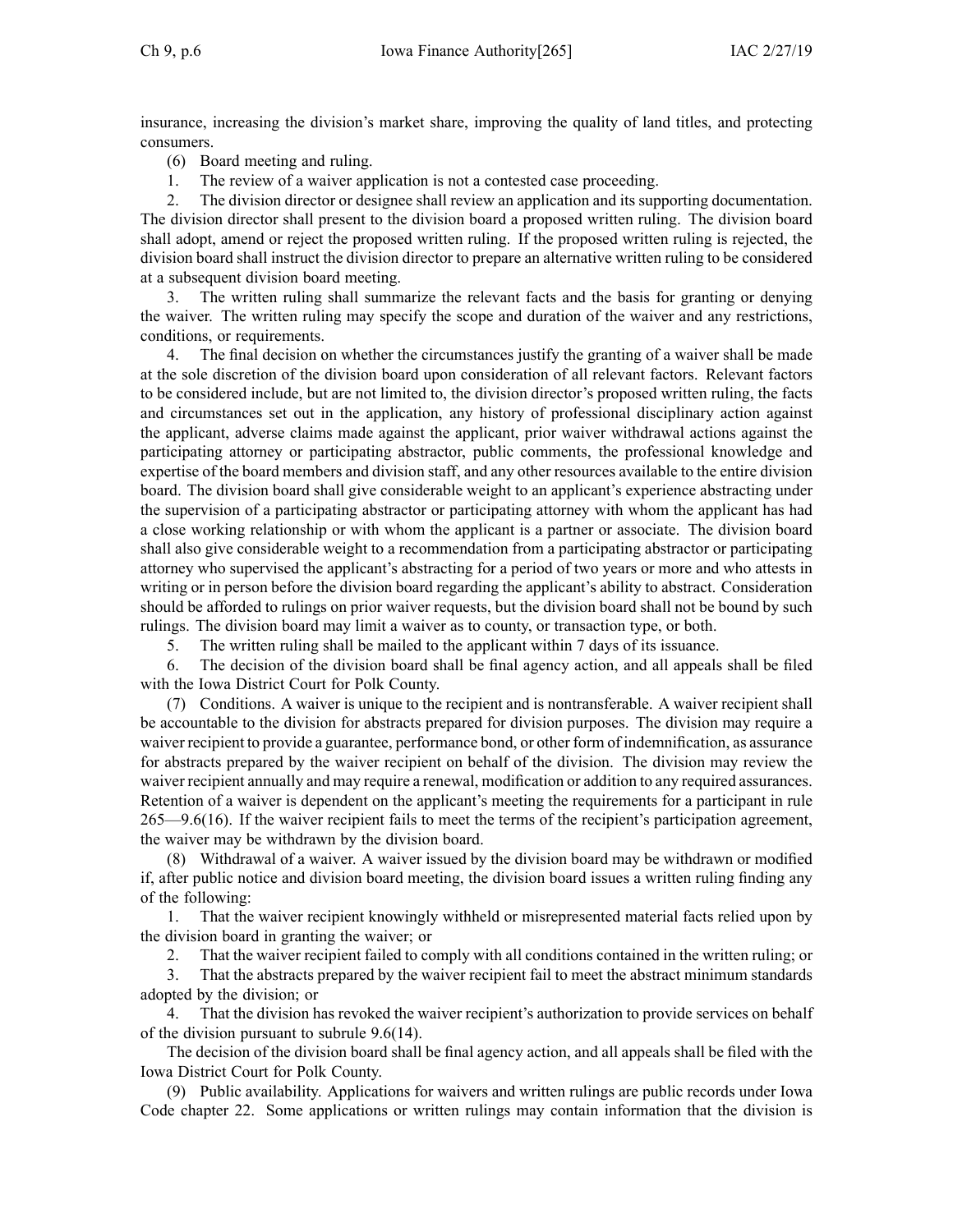authorized or required to keep confidential. The division may redact confidential information from applications or written rulings prior to public inspection or dissemination.

**9.7(2)** *Issuing title opinions.*

*a.* All title opinions shall be prepared by participating attorneys and issued in compliance with division procedures as specified in manuals and any other written instructions given by the division.

*b.* A participating attorney who is <sup>a</sup> field issuer may issue <sup>a</sup> commitment as the preliminary title opinion and the certificate as the final title opinion.

*c.* A participating attorney shall be licensed to practice law in the state of Iowa and shall be in good standing with the Iowa supreme court at all times while acting as an agen<sup>t</sup> of the division.

**9.7(3)** *Issuing commitments and certificates.* Pursuant to <sup>a</sup> participation agreemen<sup>t</sup> with the division, <sup>a</sup> participant may be authorized to issue <sup>a</sup> commitment or certificate on behalf of the division. A participant's right to issue commitments and certificates is <sup>a</sup> privilege for the convenience of the division and may be terminated pursuan<sup>t</sup> to terms of the participation agreement.

**9.7(4)** *Issuing closing protection letters.*

*a.* Pursuant to <sup>a</sup> participation agreemen<sup>t</sup> with the division, <sup>a</sup> participant may be authorized to issue <sup>a</sup> closing protection letter on behalf of the division.

*b.* The division may require the participating closer to provide an irrevocable letter of direction to the institution at which each escrow account is established, authorizing the division to review and audit the institution's records of such account at any time that the division, in its discretion, deems necessary. [**ARC [2506C](https://www.legis.iowa.gov/docs/aco/arc/2506C.pdf)**, IAB 4/27/16, effective 6/1/16; see Delay note at end of chapter]

### **265—9.8(16) Claims.**

**9.8(1)** *Claim procedures.* In the event of <sup>a</sup> claim, the rights of the division and <sup>a</sup> party are as follows: *a.* Upon receipt of notice by <sup>a</sup> party of <sup>a</sup> claim, the party must notify the division in writing within three business days of receipt of information about <sup>a</sup> claim by the party and shall mail notification to the division by first-class mail at the division's address as set forth in subrule [9.4\(1\)](https://www.legis.iowa.gov/docs/iac/rule/265.9.4.pdf). In addition, if the nature of the claim is such that the guaranteed claimant or the division, or both, may suffer loss or damage that might be reduced or avoided by notice given more promptly than required by the preceding sentence, the party shall notify the division by telephone, facsimile transmission, email, overnight mail or other overnight delivery service, or any combination of these methods.

*b.* When <sup>a</sup> party receives <sup>a</sup> reques<sup>t</sup> from the division for information with respec<sup>t</sup> to <sup>a</sup> claim, the party shall supply to the division any documents, correspondence, surveys, abstracts of title, title searches, other writings, or other information known by or available to the party and relevant to the claim, even if not specifically requested by the division.

*c.* A party shall cooperate fully in the investigation and resolution of <sup>a</sup> claim and shall supply any additional, new information that may come to the party's attention with such promptness as the circumstances permit.

*d.* The division may, with or without prior notice to the party or parties involved, investigate and resolve any claim in any manner that, in the division's sole discretion, the division may deem advisable.

**9.8(2)** *Claim loss recovery.*

*a.* Any claim losses paid are recoverable from <sup>a</sup> party by the division.

*b.* In the absence of knowledge by the party about the title defect or other matter causing the claim loss, the division shall not seek recovery from the party when <sup>a</sup> claim loss arises from one or more of the following:

(1) Hidden defects, including, but not limited to, forged deeds and mortgages, false affidavits, and false statements of marital status;

(2) Errors by public officials in maintaining and indexing the public records, including, but not limited to, errors by county assessors, recorders, clerks, and treasurers;

(3) Errors in these rules, manuals, and any other written instructions given by the division that the party relies upon in issuing an abstract, title opinion, commitment or certificate;

(4) Errorsin surveys provided by registered Iowa land surveyorsthat the party relies upon in issuing <sup>a</sup> certificate that provides survey coverage; or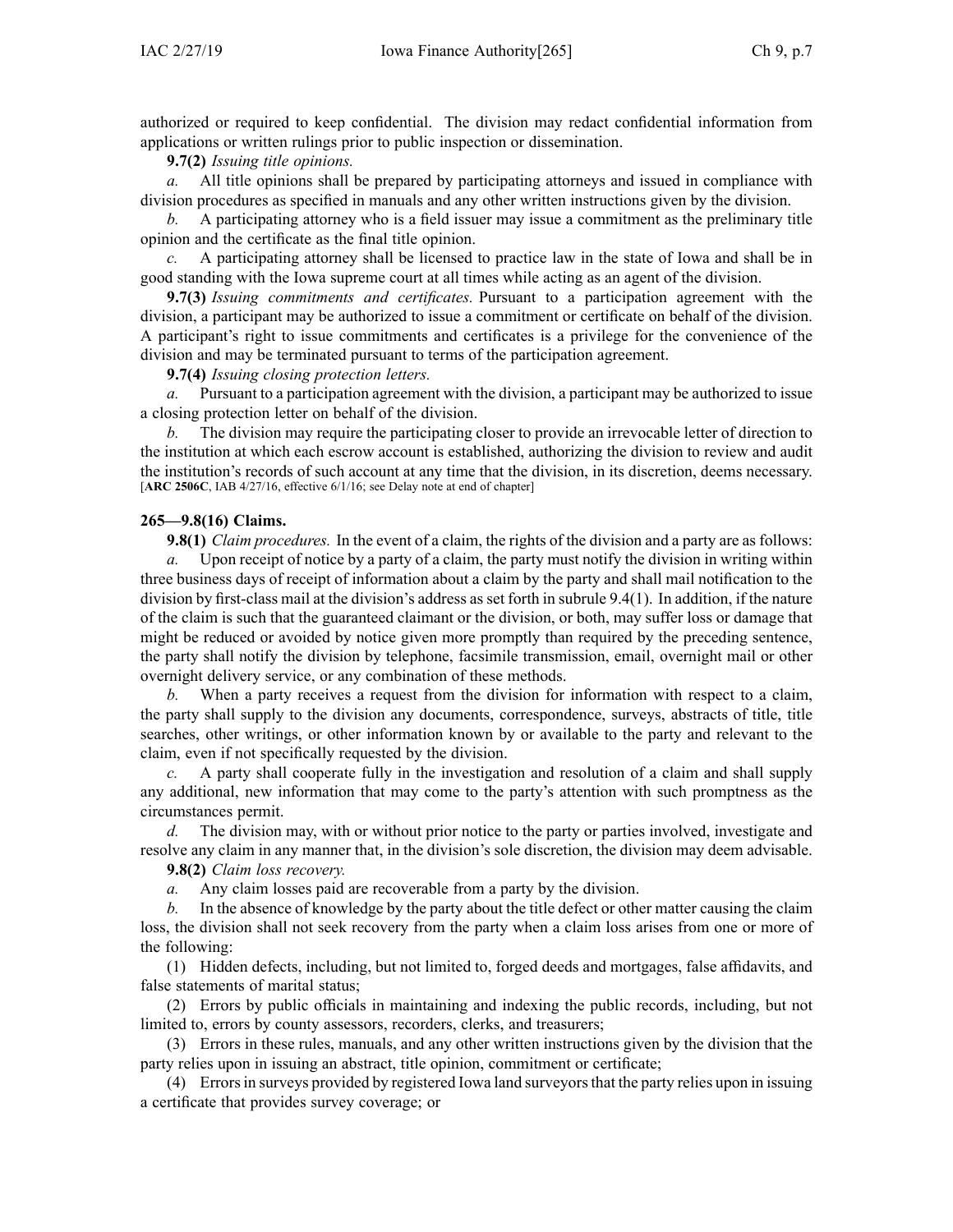(5) Underwriting determinations or title risks approved by the division prior to issuance of the abstract, title opinion, commitment, or certificate.

The party shall reimburse the division for a claim loss when the division determines, in accordance with paragraph [9.8\(2\)](https://www.legis.iowa.gov/docs/iac/rule/265.9.8.pdf)*"d,"* that the party is liable and when the claim loss arises from one or more of the following:

(1) Errors by the party in the preparation of an abstract or any other repor<sup>t</sup> of information in the public record;

(2) Reliance by the party upon sources of title searches and other title information that had not been approved by the division at the time of the reliance;

(3) Errors made by the party in examining the title information provided in an abstract, survey, affidavit, or other source of title information;

(4) Errors made by the party in the preparation or review of an abstract, title opinion, commitment or certificate;

(5) Issuance of an abstract, title opinion, commitment or certificate by the party with knowledge that title is defective; or

(6) Failure of the party to follow the Code of Iowa, these rules, manuals, or any other written instructions given by the division.

*d.* Unless another rule, the Code of Iowa, manuals, or any other written instruction given by the division provides for <sup>a</sup> different standard of liability or other rule for determining whether the party shall be liable for <sup>a</sup> claim loss, the division shall apply the following standards:

(1) In the event that <sup>a</sup> claim loss occurs for which the division may seek recovery from the party under subparagraph [9.8\(2\)](https://www.legis.iowa.gov/docs/iac/rule/265.9.8.pdf) "c"(1), the division may demand reimbursement from the party if the party was grossly negligent in preparing the abstract. Gross negligence includes the failure to make <sup>a</sup> search or the use of inadequate search procedures. Gross negligence under the preceding sentence includes but is not limited to failure to search certain indices, failure to search all names of parties with an interest in the real estate, or failure to search in all public offices required by the division search procedures or procedures used by prudent title searchers if the division has not established specific search procedures. In making its determination whether to seek recovery, the division may consider the complexity of the public record, the reliance of the party upon division-approved search procedures, the training and experience of the person who made the error, and the existence or nonexistence of previous search errors by the party.

(2) In the event that <sup>a</sup> claim loss occurs for which the division may seek recovery from <sup>a</sup> party under subparagraph [9.8\(2\)](https://www.legis.iowa.gov/docs/iac/rule/265.9.8.pdf)*"c"*(2), the division may demand reimbursement from that party if the party relied upon sources of abstracts or other title information that had not been approved by the division at the time of the reliance.

(3) In the event that <sup>a</sup> claim loss occurs for which the division may seek recovery from the party under subparagraph [9.8\(2\)](https://www.legis.iowa.gov/docs/iac/rule/265.9.8.pdf) "c"(3), the division may demand reimbursement from the party if the party negligently examined the title information used in making <sup>a</sup> title determination, failed to raise an appropriate exception, waived an exception, or endorsed <sup>a</sup> commitment or certificate.

1. The division may make full review of local county abstracting standards and bar title rules as <sup>a</sup> guide to determine whether the party has failed to meet the standard of skill and competence of an abstractor who prepares an abstract or an attorney who examines titles in the community where the claim arose.

2. The division may also consider whether the party followed the Code of Iowa, these rules, manuals, or any other written instructions given by the division in examining the title.

3. In addition, the division may seek input from other parties in the community in which the claim arose as to the standard of care of an abstractor who prepares an abstract or of an attorney who examines titles in that community.

(4) In the event that <sup>a</sup> claim loss occurs for which the division may seek recovery from the party under subparagraph [9.8\(2\)](https://www.legis.iowa.gov/docs/iac/rule/265.9.8.pdf) "c"(4), the division may demand reimbursement from the party if the party negligently prepared or reviewed an abstract, title opinion, commitment or certificate.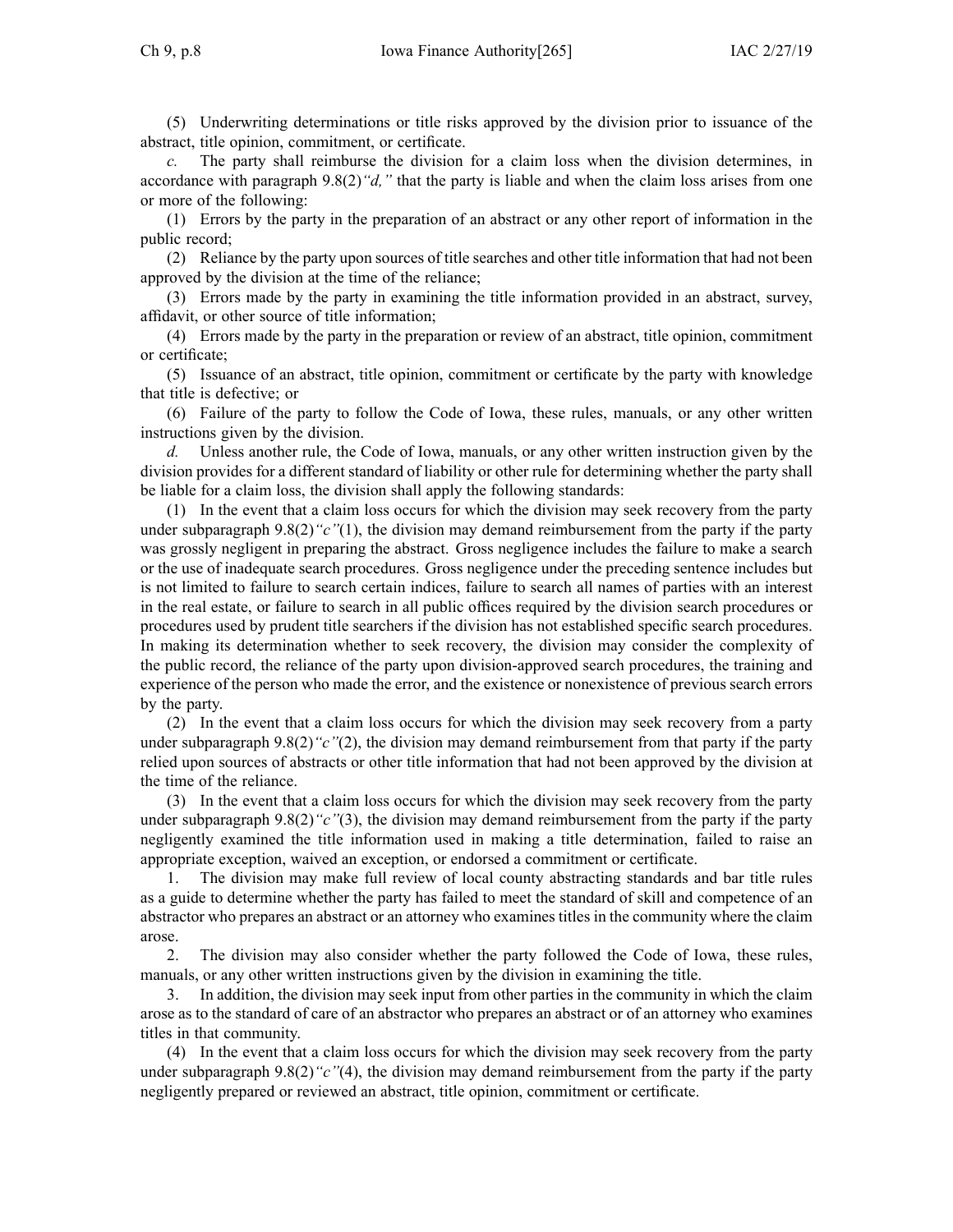(5) In the event that <sup>a</sup> claim loss occurs for which the division may seek recovery from the party under subparagraph [9.8\(2\)](https://www.legis.iowa.gov/docs/iac/rule/265.9.8.pdf) "c"(5), the division may demand reimbursement from the party if the issuance of the abstract, title opinion, commitment or certificate constituted fraud, concealment or dishonesty, or if the issuance of the abstract, title opinion, commitment or certificate was based upon an underwriting decision on an unusual risk that was made without contacting the division for approval.

(6) In the event that <sup>a</sup> claim loss occurs for which the division may seek recovery from the party under subparagraph [9.8\(2\)](https://www.legis.iowa.gov/docs/iac/rule/265.9.8.pdf) "c"(6), the division may demand reimbursement from the party if the party failed to follow the Code of Iowa, these rules, manuals, or any other written instructions given by the division with respec<sup>t</sup> to the matter causing the claim loss.

(7) In the event the division seeks reimbursement from <sup>a</sup> party, the division shall state the basis of the reimbursement.

*e.* The division board may establish levels of authority, including dollar amounts, for the division for the settlement of claims made against the division.

[**ARC [2506C](https://www.legis.iowa.gov/docs/aco/arc/2506C.pdf)**, IAB 4/27/16, effective 6/1/16; see Delay note at end of chapter]

**265—9.9(16) Mortgage release certificate.** Pursuant to Iowa Code section [16.92](https://www.legis.iowa.gov/docs/ico/section/2017/16.92.pdf), the division is charged with the administration of <sup>a</sup> program to release, after proper notification, paid-off mortgages from real estate titles in Iowa by executing and filing with the county recorder <sup>a</sup> mortgage release certificate.

**9.9(1)** *Application.* The division shall provide <sup>a</sup> mortgage release application at the office of the division and on the division's website. The following may submit an application for <sup>a</sup> mortgage release certificate:

*a.* A person authorized to regularly lend moneys to be secured by <sup>a</sup> mortgage on real property in Iowa.

- *b.* A licensed real estate broker.
- *c.* A licensed attorney.
- *d.* A participating abstractor.
- *e.* A licensed closing agent.

**9.9(2)** *Application fee.* An applicant may be required to pay <sup>a</sup> fee to apply for <sup>a</sup> mortgage release certificate. The fee shall be set by the division.

**9.9(3)** *Maximum principal amount of mortgage.* The division board may set <sup>a</sup> maximum principal amount for mortgages that may be released by <sup>a</sup> mortgage release certificate.

**9.9(4)** *Authority to sign certificate.* A mortgage release certificate shall be executed by the division director or designee of the division director.

[**ARC [2506C](https://www.legis.iowa.gov/docs/aco/arc/2506C.pdf)**, IAB 4/27/16, effective 6/1/16; see Delay note at end of chapter]

**265—9.10(16) Rules of construction.** In this chapter, the following rules of construction shall be observed:

1. The word "shall" means mandatory and not permissive and the word "may" means permissive and not mandatory.

2. Nothing contained in this chapter shall be construed to require <sup>a</sup> participating attorney to disclose privileged information of <sup>a</sup> client to the division or to any other person.

3. Any rule that provides <sup>a</sup> specific remedy or sanction for violation of the rule shall not be construed as limiting the ability of the division to pursue and enforce other remedies or sanctions under this chapter, or otherwise against <sup>a</sup> participant or other person responsible or liable, either separately, concurrently, cumulatively, or in any combination, at the sole discretion of the division.

4. The failure of the division to enforce <sup>a</sup> right or remedy under this chapter, <sup>a</sup> statute, or common law shall not be construed as <sup>a</sup> waiver of such right or remedy either in the specific instance or in any other instance.

[**ARC [2506C](https://www.legis.iowa.gov/docs/aco/arc/2506C.pdf)**, IAB 4/27/16, effective 6/1/16; see Delay note at end of chapter]